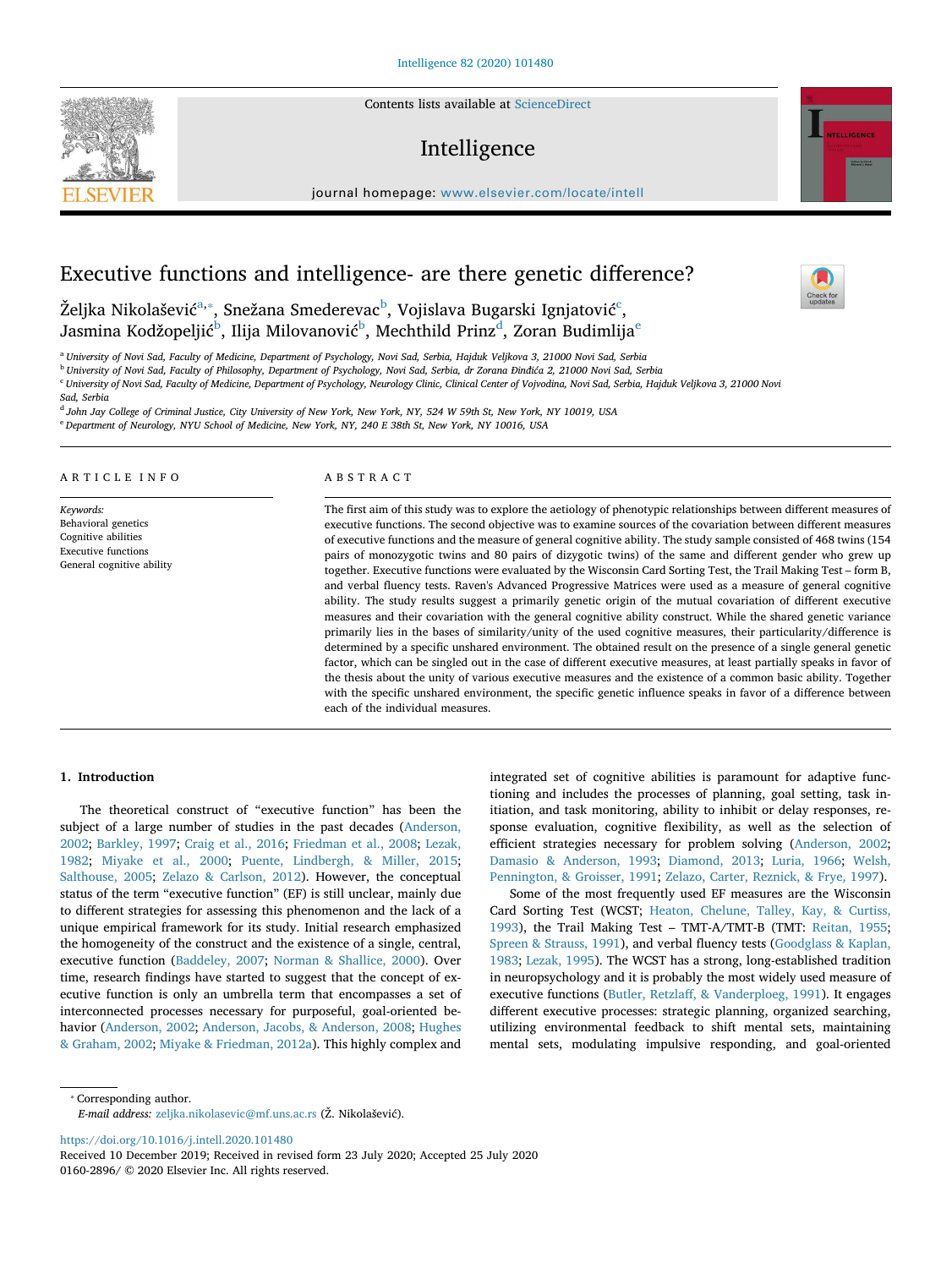behavior (Demakis, 2003; Eling, Derckx, & Maes, 2008; Heaton et al., 1993). The Trail Making Test (TMT-A/TMT-B) is a measure of simple (A) and complex (B) conceptual monitoring, i.e., divided attention. Having in mind that this test evaluates higher levels of executive control or complex conceptual monitoring, Baron (2004) pointed out that high achievement on the test primarily requires flexibility in shifting the mental set in conditions of rapid changes in concepts. While TMT-A is most often used as a measure of processing speed, TMT-B is generally used as an index of executive function (Lezak, Howieson, & Loring, 2004). Tests of verbal fluency (Phonemic and Category fluency) assess the ability to generate verbal material, according to set rules during a limited time period. They are often used in clinical practice when evaluating executive functions, since they require planning, organized search, and execution monitoring (Spreen & Strauss, 1991).

Other tests that are used as EF measures involve language or visuospatial processing, components of short- and long-term memory, and motor and/or verbal reactions (Burgess & Shallice, 1997; Shallice, 1982; Stroop, 1935). Since executive functions are meta-processes that operate above other processes, a specific task used to assess executive function usually encounters the problem of impurity. Thus, only a combination of tasks and measures provides a more reliable estimation (Suchy, 2009).

The next topic is related to the issue of discriminant validity and concerns the distinction between the concept of executive functions and the concept of general cognitive ability (Salthouse, 2005). The interconnection of these concepts can be illustrated by their definitions, since both refer to planning, problem-solving, and comprehension, all of which are core components of "intelligent behavior" (Ardila, Pineda, & Rosselli, 2000; Arffa, 2007). While some authors have found no significant correlation between these concepts (Ardila et al., 2000; Boone, Ghaffarian, Lesser, & Hill–Gutierrez, E., 1993; Welsh et al., 1991), others have found a correlation between general cognitive ability and almost all measures of executive functions (Salthouse, 2005; Salthouse, Atkinson, & Berish, 2003) or certain aspects thereof (Friedman et al., 2006). Previous studies were mostly conducted on clinical samples. Their results have indicated that frontal lesions resulting in the deficit of executive functions do not lead to a significant decrease in general cognitive ability, suggesting their relative independency (Damasio & Anderson, 1993; Hebb, 1939, 1945). However, some findings (Duncan, Burgess, & Emslie, 1995) have shown that measures of fluid intelligence decline after frontal lesions, which are traditionally associated with EF deficits. It seems that the correlation between EF and general cognitive ability depends on both intelligence type and the EF measures used.

Behavioral genetic studies (Anokhin, Heath, & Ralano, 2003; Friedman et al., 2008; Swan & Carmelli, 2002; Vasilopoulos et al., 2012) have greatly contributed to determining the aetiology of the EF phenomenon and specifying the nature of the relationship between EF and similar constructs. The results of behavioral genetic studies have generally indicated that the estimation of EF heritability depends on the type of assessment and sample age (Anokhin et al., 2003; Friedman et al., 2008; Kremen et al., 2009; Taylor, 2007; Vasilopoulos et al., 2012). Regarding the WCST, inconsistent results have varied from no evidence of influence (Campana, Macciardi, Gambini, & Scarone, 1996; Chou, Kuo, Lin, & Chen, 2010; Kremen, Eisen, Tsuang, & Lyons, 2007; Taylor, 2007) to a modest-to-moderate influence of genetic factors on indicators of EF (Anokhin et al., 2003; Anokhin, Golosheykin, Grant, & Heath, 2010; Godinez, Friedman, Rhee, Miyake, & Hewitt, 2012). Heritability indices have ranged from 0.23–0.38 for TMT-A to 0.39–0.65 for TMT-B (Buyske et al., 2006; Swan & Carmelli, 2002; Vasilopoulos et al., 2012), and from 0.34 to 0.55 for verbal fluency tests (Phonemic and Category) (Hoekstra, Bartels, van Leeuwen, & Boomsma, 2009; Swan & Carmelli, 2002; Volk, McDermott, Roediger, & Todd, 2006).

On the other hand, on a sample of adolescent twins, Friedman et al. (2008) showed that the executive processes of inhibition, updating, and shifting are cognitive abilities that are almost entirely genetic in origin,

with a heritability of up to 99%. Although the entire variance of EF in this study comprised three phenotypes (updating, inhibiting, and shifting), multivariate genetic analysis revealed only one common/ general genetic factor. This result indicated that there were comprehensive genetic factors underlying different cognitive measures. Furthermore, Godinez et al. (2012) specified that the covariance between different WCST indicators is best explained by a general/common genetic factor, whereas differences between indicators are caused by specific genetic and environmental factors. Lee et al. (2012) used indicators of different executive functions (a measure of working memory, verbal fluency, inhibition, and cognitive flexibility) and found a single common genetic factor for all measures, while each measure had its own specific factors of unshared environment.

Multivariate genetic analysis of general cognitive ability and different executive processes suggests that these two cognitive constructs often have a high correlation, but cannot be reduced to one another. Findings indicate that there is a significant portion of specific genetic variance. This explains for the variance in executive functions, which is independent of general cognitive ability (Friedman et al., 2006; Friedman et al., 2008; Rabbitt, Lowe, & Shilling, 2001).

The main objective of this research was to examine whether different aspects of executive functions have the same genetic basis. Since executive functions have a central role in cognitive processes, it is important to determine whether the sources of individual differences in this domain are general or specific. As representative measures of executive functions in this study, we used the following: shifting, attention, and inhibition through WCST assessment, complex conceptual monitoring through TMT assessment and response generation and initiation through verbal fluency tests (Phonemic and Category fluency).

The second objective of the study was to examine relations between different aspects of executive functions and general cognitive ability. More specifically, we tried to determine whether executive functions share the same genetic basis with general cognitive ability. The results of this behavioral genetic study could contribute to the ongoing debate on whether executive functions constitute an aspect of general cognitive ability or could be considered as independent cognitive abilities.

### 2. Material and methods

#### *2.1. Participants*

The Twin Registry contains data from 1654 participants. This study covered 468 twins; 154 pairs of monozygotic (75.3% female) twins and 80 pairs of dizygotic (61.3% female) twins of the same and different gender. Dizygotic twin pairs included 35 mixed-gender pairs and 45 same-gender pairs. The age of participants ranged from 18 to 60, the average age being  $24.7$  ( $SD = 7.78$ ). For most of the participants (96.8%), zygosity was determined by analyzing DNA material obtained by buccal swabs. DNA material was tested using short tandem repeat (STR) megaplex kits: either Investigator 24plex GO! (Qiagen, Valencia, CA, USA) or GlobalFiler (Applied Biosystems, Thermofisher Scientific, Waltham, MA, USA). Both kits detect 21 autosomal STRs. Samples with partial profiles were only interpreted if at least 10 loci were present.

For a smaller sample fraction (3.2%), zygosity was determined using the Twins Physical Resemblance Questionnaire (Oniszczenko, Angleitner, Strelau, & Angert, 1993). This questionnaire includes a series of questions about similarities and dissimilarities between twins in a twin pair (e.g. eye color, body weight, body height, etc.). Measures of this questionnaire have proved to be a reliable indicator of *zygosity* (accuracy of 90–95%) in a large number of studies (e.g., Reed et al., 2005; Spitz et al., 1996). Only participants who had all the results were included in our analysis.

#### *2.2. Procedure*

The entire procedure for testing and collecting data is described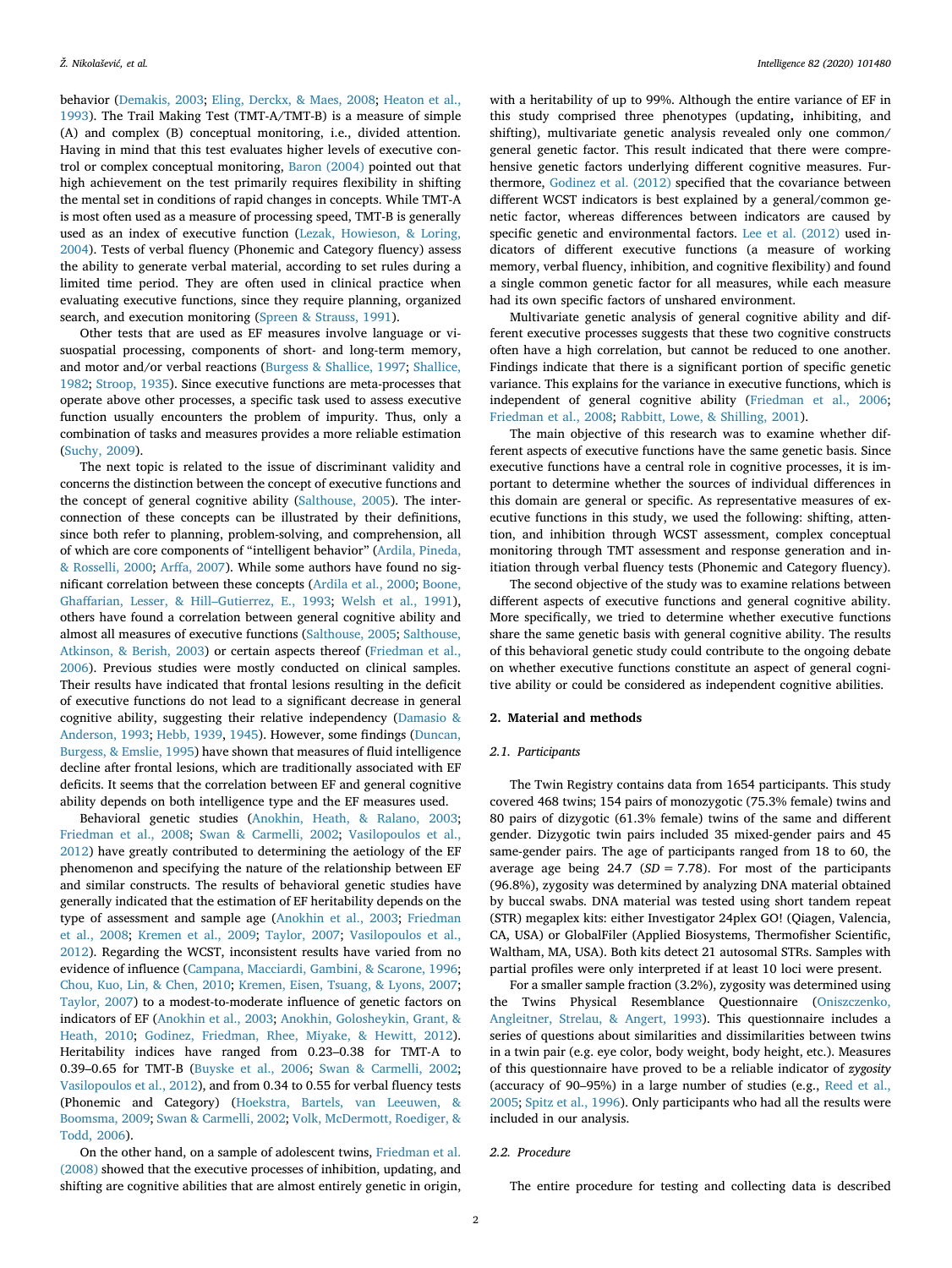elsewhere (Smederevac et al., 2019). Each respondent gave written informed consent for participation in accordance with the ethical procedures of psychological research. The research was approved by the Institutional Ethics Committee. Data were collected in the period between 2011 and the end of 2018. Cognitive abilities and executive functions were examined by trained researchers.

# *2.3. Measures*

*The Wisconsin Card Sorting Test* – WCST (Heaton et al., 1993). The WCST is the most prominent test for assessing set-shifting, attention, and inhibition. The test assesses the possibility of creating and changing the principles of categorization. It uses the task of classifying a series of cards according to one of the three classification criteria (color, form, and number of elements). The variables used in this study were: the number of completed categories, the number of perseverative errors, and the number of non-perseverative errors.

*The Trail Making Test* – *form A and B* (TMT: Reitan, 1955; Spreen & Strauss, 1991). This test consists of two parts, each with a specific aim. The first part aims to measure attention, concentration, visual observation, visuospatial estimation, and visuomotor abilities. In addition to the above, the second part of the test assesses complex conceptual monitoring, which is also a type of executive ability. Longer completion time indicates lower achievement.

*Verbal* fl*uency tests*– *Phonemic* fl*uency test and Category* fl*uency test* (Goodglass & Kaplan, 1983; Lezak, 1995). Verbal fluency is measured by the number of words produced in the unit of time. Words are usually limited to certain categories. Phonemic fluency test is assessed by testing controlled oral associations, including phonemes S/K/L in the Serbian language, which is equivalent to the Verbal Fluency Test (FAS) in the English language. In the Category fluency test, respondents are asked to generate exemplars from a given category. In this study, respondents were asked to indicate as many different animals as possible within a one-minute ("Animals" subtest from the Boston Diagnostic Aphasia Exam).

*Advanced Progressive Matrices* (APM: Raven, Raven, & Court, 1998). APM is a non-verbal test that measures fluid intelligence. It consists of 48 multi-choice questions, listed in the order of difficulty. This format is designed to measure the ability of reasoning; a component of Spearman's g factor that is often called general intelligence. Participants were instructed to complete each matrix, choosing one of eight response alternatives in accordance with logical rules. Series II, which consists of 36 items, was applied in this study. Task solving time was limited to 40 min.

Before starting the analysis, variables related to the number of errors and reaction time were recoded, with higher value representing better achievement (TMT-A reaction time, TMT-B reaction time, WCSTnumber of perseverative errors, and WCST-number of non-perseverative errors).

# *2.4. Statistical analysis*

#### *2.4.1. Phenotypic analysis and twin intraclass correlation analysis*

Descriptive statistical parameters and correlations (phenotype and intraclass) were calculated in the SPSS v.21 software (IBM Corp, 2012). Prior to genetic model-fitting, all cognitive measures were corrected for age and sex effects by applying McGue and Bouchard's (1984) regression technique, i.e., entering sex and age as predictors and taking each specific ability test as a criterion, while retaining the residuals.

#### *2.4.2. Factor analysis*

The latent structure of the seven phenotypic EF measures was examined using both exploratory factor analysis (EFA) and confirmatory factor analysis (CFA), with a maximum likelihood estimator (ML). Therefore, the twin sample was split into two subsamples. The Twin 1 subsample was composed of all the first twins from the pairs, while the

Twin 2 subsample was composed of all the second twins from the pairs. To determine the minimum number of latent factors that can account for the shared covariance among EF measures, we conducted EFAs using "R environment" (R Core Team, 2016) on the Twin 1 subsample. Since we expected high intercorrelations between EF variables, the Promax rotations were chosen, which allow for a correlation between factors. The series of EFA considered one-, two- and three-factor solutions. After comparing various fit indices among different models, the most appropriate EFA factor solution was chosen. The results of the EFA were then cross-validated in the Twin 2 subsample, via CFA, which was run in the "lavaan" R package (Rosseel, 2012). In line with recommendations made by Hu and Bentler (1999), several fit indices were used for determining model fit:  $\chi^2$ , Comparative fit index—CFI, Tucker-Lewis index—TLI, Root mean square error of approximation—RMSEA, and Standardized root mean residual—SRMR. The results of the phenotypic factor analyses, as regression-based factor scores, were used as the basis for multivariate quantitative genetic models.

#### *2.4.3. Multivariate genetic analysis*

Multivariate genetic analysis was used to examine the nature of relationships between EF factors and general cognitive ability, by specifying to what extent they share genetic and environmental influences and how their influences differ. Multivariate structural equation modeling (SEM) was conducted in the "lavaan" R package (Rosseel, 2012).

Two multivariates, independent and common pathway models, were tested (Rijsdijk & Sham, 2002) in order to estimate additive genetic factors (A), shared environmental (C) and nonshared environmental (E) factors, specific (s) and common (c) genetic and environmental sources of variance. These models represent different patterns of genetic and environmental influences, which can explain for the observed phenotypic correlations between different cognitive measures. In both models, there were specific (s) and common (c) genetic and environmental sources of variance.

The independent pathway model specifies that genetic and environmental factors that are common to the variables have their own, independent pathways to each of the phenotypic variables. In the common pathway model, both genes and the environment contribute to one latent variable that is responsible for the observed covariance between the outcome measures. In other words, the common pathway model assumes that a single underlying latent phenotype is solely responsible for the covariation among different measures. Both the independent and common pathway models specify that each phenotypic variable may also be influenced by specific environmental or genetic factors that are not shared with the other variables.

A series of independent and common pathway models were fitted into multivariate covariance matrices. In accordance with parsimony criteria, we selected the model with the least number of parameters and a fit not significantly worse than the full model. Plausible solutions were chosen using several fit indicators to compare the independent and common pathways, full (ACE) and reduced (AE, CE) models. Analysis parameters were calculated using an ML estimator. Model evaluation was based on the Akaike Information Criterion (AIC; Akaike, 1973), the Bayesian Information Criterion (BIC; Schwarz, 1978), comparative fit index, the Tucker–Lewis index (CFI and TLI – optimal values higher than 0.95, acceptable higher than 0.90), and the root mean square error of approximation (RMSEA – optimal values lower than 0.05, acceptable lower than.08), with acceptable value below.08 (Hu & Bentler, 1999).

Additionally, genetic and environmental correlations between EF and general cognitive ability variables were calculated using multivariate Cholesky decomposition models, which provided useful information on aetiological relations between variables.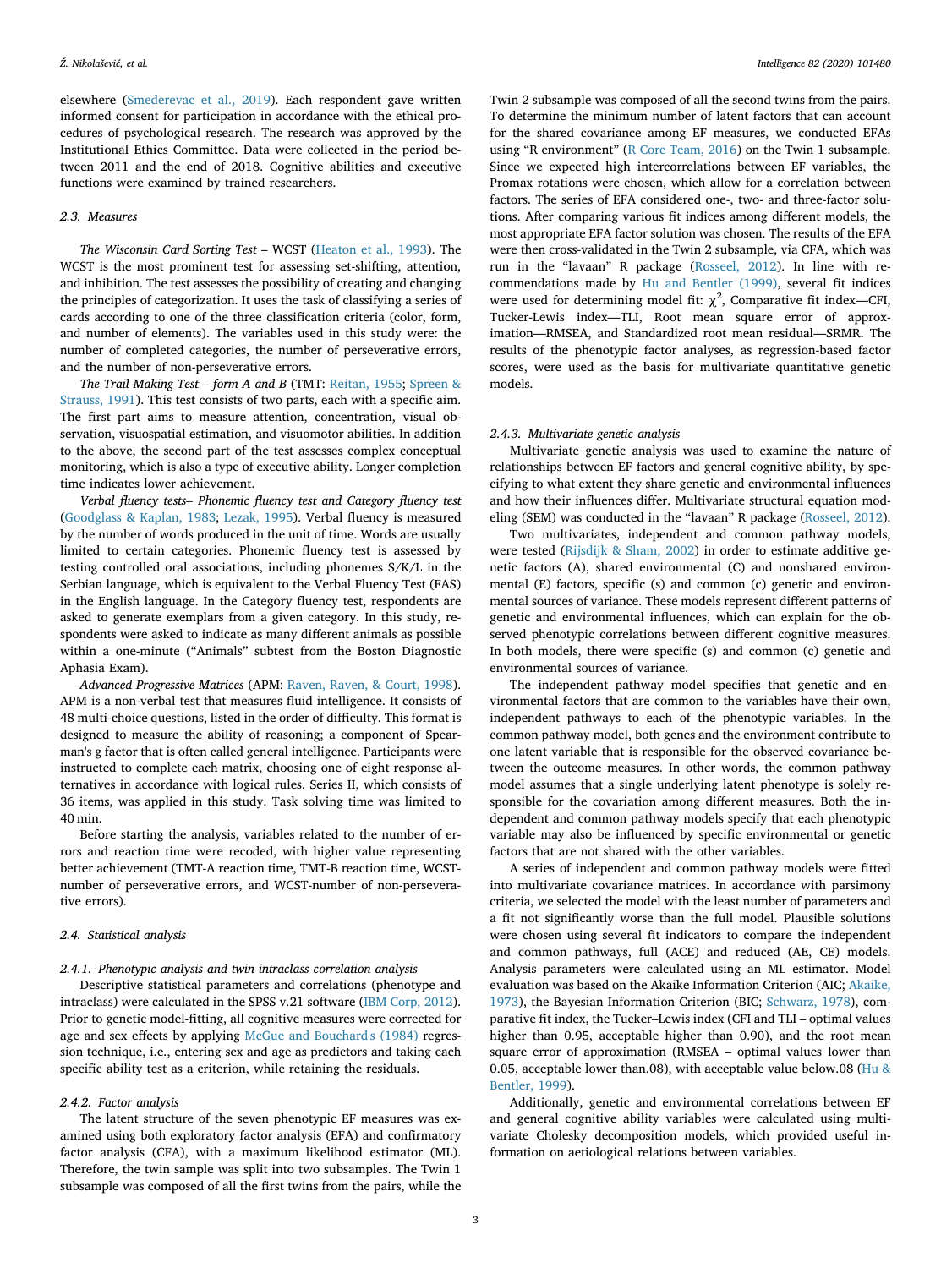#### Table 1

Descriptive statistics and Twin intra-class correlation coefficients for the used measures with 95% confidence intervals.

|                                 | M(SD)         | MZ                    | DZ                        |
|---------------------------------|---------------|-----------------------|---------------------------|
| Number of categories (WCST)     | 5.48(1.27)    | $0.29**$ (0.17; 0.40) | $-0.11$ ( $-0.23$ ; 0.02) |
| Perseverative errors (WCST)     | 12.22 (9.20)  | $0.21**$ (0.08; 0.33) | $0.04$ ( $-0.09; 0.17$ )  |
| Non-perseverative Errors (WCST) | 10.63(9.91)   | $0.28**$ (0.16; 0.39) | $-0.17(-0.29; -0.04)$     |
| TMT-A reaction time             | 29.95 (10.25) | $0.42**$ (0.31; 0.52) | $0.27**$ (0.15; 0.38)     |
| TMT-B reaction time             | 44.48 (15.46) | $0.39**$ (0.28: 0.49) | 0.17(0.04; 0.29)          |
| Phonemic fluency                | 11.45(3.17)   | $0.50**$ (0.40; 0.59) | $0.31**$ (0.19; 0.42)     |
| Category fluency                | 24.03 (5.56)  | $0.44**$ (0.33: 0.54) | $0.28*$ (0.16: 0.39)      |
| General cognitive ability (APM) | 20.72 (6.18)  | $0.73**$ (0.65; 0.79) | $0.43**$ (0.21; 0.60)     |
| <b>WCST</b> factor              |               | $0.29**$ (0.14; 0.44) | $-0.08$ ( $-0.29$ ; 0.14) |
| TMT factor                      |               | $0.41**$ (0.27; 0.54) | $0.18(-0.03; 0.38)$       |
| Verbal fluency factor           |               | $0.46**$ (0.32; 0.58) | $0.28*(0.08; 0.48)$       |

*Note.* M – mean, SD – standard deviation; MZ – monozygotic twins, DZ – dizygotic twins; \*  $p < .05$ . \*\*  $p < .01$ . WCST- Wisconsin card sorting test; TMT-A, TMT-B -Trail Making Test – form A and B; Phonemic Fluency and Category Fluency – Tests of verbal fluency; APM- Advanced Progressive Matrices; WCST factor- Number of Categories, Perseverative Errors, Non-perseverative Errors; TMT factor- Trail Making Test – form A and B; Verbal fluency factor- Phonemic fluency and Category fluency.

#### 3. Results

## *3.1. Descriptive statistics of phenotypic characteristics and twin intra-class correlation*

The values of skewness and kurtosis indicated that almost all cognitive measures were non-normally distributed, except for phonemic fluency, category fluency, and general cognitive ability. Therefore, all measures were first normalized using the rank-based inverse normal (Rankit) transformation (Solomon & Sawilowsky, 2009). After the transformation, the magnitude of both skewness and kurtosis fell within the range of −1 to 1, indicating that all distributions reached normality. Means, standard deviations, and univariate cross-twin (intraclass) correlations for each zygosity group are provided in Table 1.

Correlations between MZ twins were consistently higher than correlations between DZ twins for all measures. On all eight measures, correlations between MZ twins were positive, significant, and of low-tomoderate strength. The high correlation coefficient was detected in the case of general cognitive ability for MZ twins. Correlations between DZ twins were positive, significant, and of low-to-moderate strength for TMT-A, phonemic fluency, category fluency, and general cognitive ability. They were not significant for the remaining cognitive measures. Correlations for DZ twin pairs were approximately half of those for MZ pairs, suggesting that the resemblance between twin pairs is attributable to genetic factors.

# *3.2. Exploratory factor analysis (EFA) and con*fi*rmatory factor analysis (CFA)*

The EFA was conducted on seven EF measures (the number of categories, perseverative errors, non-perseverative errors, TMT – form A and B, phonemic fluency and category fluency), with oblique rotation. One-, two- and three-factor solutions were examined as possible structures. The Chi-square test, Root mean square error of approximation (RMSEA), and the Tucker-Lewis Index (TLI) values indicated that the one- and two- factor solutions did not fit well ( $χ2(14) = 168.48$ ,  $p < .001$ , RMSEA = 0.22, TLI = 0.55) and ( $\chi$ 2(8) = 44.78, p < .001,  $RMSEA = 0.14$ ,  $TLI = 0.81$ ), respectively. The three-factor solution provided the best fit to the data,  $(\chi 2(1) = 1.04, p = .79)$ , RMSEA =  $0.00$ , TLI = 1.02). Factor loadings of this solution are given in Table 2. The pattern of loadings indicated that the aforementioned seven measures formed three separate domains. Factor 1 consisted of three different measures of WCTS (number of categories, perseverative errors, and non-perseverative errors). Factor 2 included TMT-A and TMT-B measures, while Factor 3 consisted of measures of Phonemic and Category fluency. These three factors were recognized as method factors, since each of them covered a specific EF measure.

The three-factor solution resulting from the EFA was subsequently tested via CFA in the Twin 2 subsample (see Table 2), showing an adequate fit to the data;  $\chi(2(11) = 8.23, p = .69, RMSEA = 0.00,$  $SRMR = 0.02$ ,  $CFI = 1.00$ ,  $TLI = 1.01$ . The correlation between factors ranged from 0.55, for second and third, 0.19 for first and second, and 0.21 for first and third factors. All loadings were significant. This threefactor solution suggested that the seven measures of EF could be covered by three latent factors: the WCST factor, the TMT factor, and the Verbal fluency factor.

### *3.3. Multivariate genetic analysis*

Based on the results of the EFA, regression-based factor scores were used as variables in multivariate genetic analyses. The WCST factor, the TMT factor, and the Verbal fluency factor were entered as factor scores, while general cognitive ability was used as a score on the APM. The results of multivariate genetic modeling showed that AE models fitted better than full ACE models in analyses (Table 3). The most appropriate fit indices were for the AE independent pathways model. All indices were within acceptable boundaries. The estimation of the parameters of the best fitting models is given in Table 4. Additionally, parameter estimates are shown in Fig. 1.

The results from the independent AE pathway model suggested that genetic effects were higher for APM, while environmental effects were stronger in the case of WSCT, Verbal fluency, and TMT factors (Table 4). The overall variance of heredity was better explained by common genetic factors in the case of APM (63%) and TMT (31%), and specific genetic factors in the case of WCST and Verbal fluency. Specific genetic factors were most prominent in the Verbal fluency factor (28%). In all cases, specific environmental effects were stronger than common environmental effects. Common environmental impacts were low for TMT (18%) and Verbal fluency factors (20%) and non-existent (0%) for APM and WCST factors.

Phenotypic correlations were low between WCST and Verbal fluency, and WCST and TMT (Table 5). Genetic correlations between WCST and TMT were moderate (0.44), while the environmental correlation was non-significant. In the case of WCST and Verbal fluency, the genetic correlation was moderate (0.42), while the nonshared environmental correlation was non-significant (Table 5). On the other hand, the moderate phenotypic correlation between TMT and Verbal fluency is followed by a high genetic correlation (0.62). The common nonshared environmental factor explained for the lower percentage of their covariance. Furthermore, the phenotypic correlation between WCST and APM was moderate, with a high genetic correlation (0.65) and a non-significant environmental correlation. A moderate phenotypic correlation and a high genetic correlation were found between TMT and APM, while common the nonshared environmental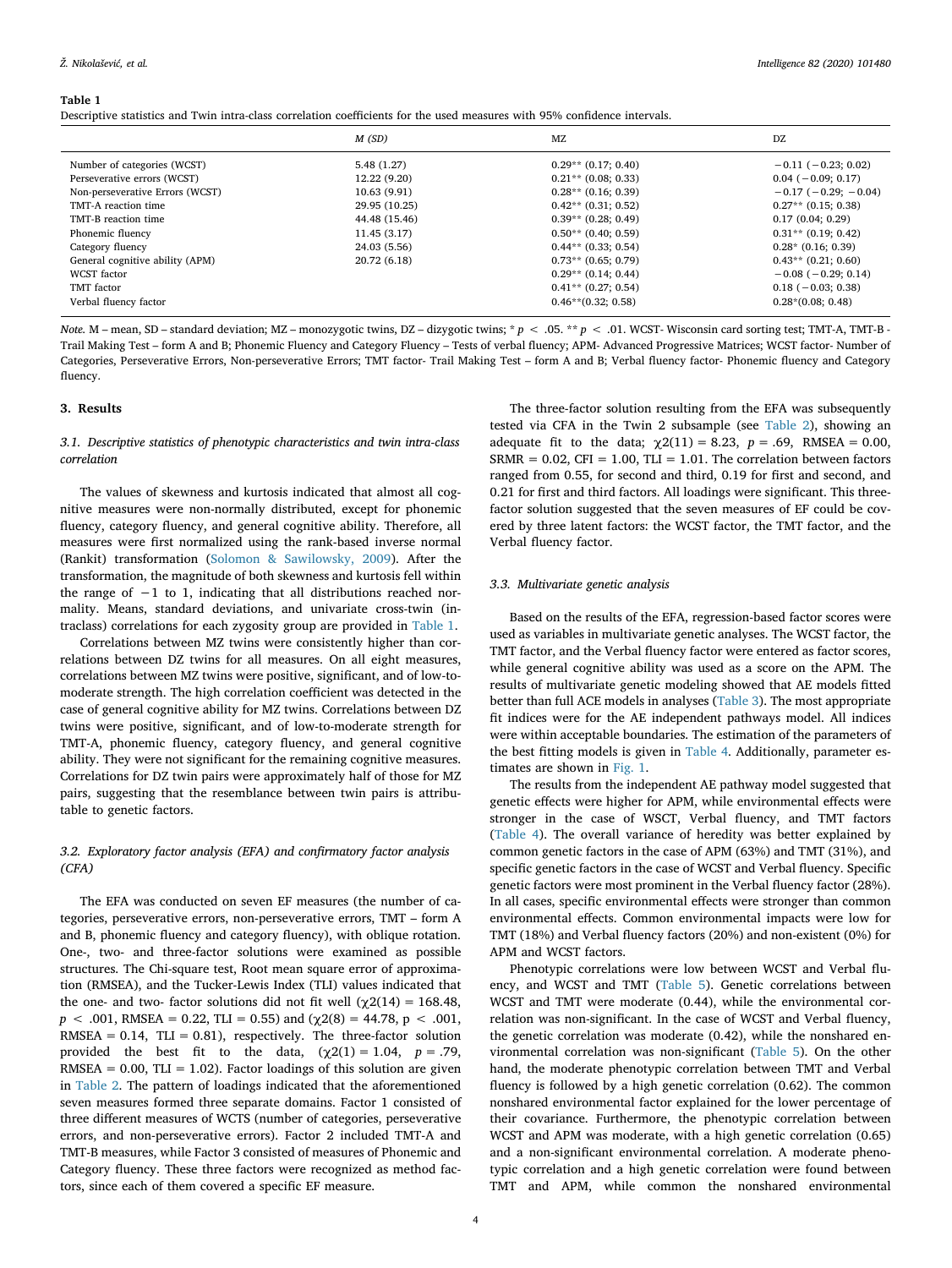#### Table 2

Factor loadings from the 3-factor result of the EFA and CFA on measures of executive functions.

|                           | <b>EFA</b> |          |          | <b>CFA</b> |          |          |
|---------------------------|------------|----------|----------|------------|----------|----------|
| Measures                  | Factor 1   | Factor 2 | Factor 3 | Factor 1   | Factor 2 | Factor 3 |
| Number of WCST Categories | 0.88       |          |          | 0.68       |          |          |
| Perseverative Errors      | 0.86       |          |          | 0.89       |          | $\cdots$ |
| Non-perseverative Errors  | 0.75       |          |          | 0.91       |          |          |
| TMT-A reaction time       | $\cdots$   | 0.60     |          |            | 0.73     | $\cdots$ |
| TMT-B reaction time       | $\cdots$   | 1.02     |          |            | 0.71     |          |
| Phonemic Fluency          | $\cdots$   |          | 0.45     |            |          | 0.56     |
| Category Fluency          | $\cdots$   |          | 1.03     |            |          | 0.88     |

correlation was non-significant. A moderate correlation between the Verbal fluency and APM was predominantly the result of shared genes, which was supported by a moderate-to-high genetic correlation (0.53).

#### 4. Discussion

The main objective of this study was to explore genetic and environmental contributions to the variance of cognitive abilities, with a special focus on determining the degree of genetic and environmental impact on covariation between general cognitive ability and executive functions. In order to cover representative aspects of intellectual ability and executive functions, we used APM for the assessment of general cognitive ability; WCST for shifting, attention, and inhibition; TMT for complex conceptual monitoring; and verbal fluency tests for response generation and initiation.

## *4.1. Latent structure of executive functions*

Since seven different EF measures were expected to have a common variance, factor analysis allowed for the extraction of factors that represented the variance common to EF tasks, separate from potentially non-executive variance (i.e., Engelhardt et al., 2016; Friedman et al., 2008; Salthouse et al., 2003). The results of the EFA and CFA suggested that the solution of three latent, method-specific EF factors best fit the data. These factors were the WCTS factor, the TMT factor, and the Verbal fluency factor.

The WCST factor encompassed three measures of WCST – perseverative errors, the number of categories, and non-perseverative errors. These measures are related to working memory capacity and the ability for self-regulation of responses. While these WCST measures include a component of conceptual or abstract reasoning, the WCST factor primarily covered cognitive flexibility.

The TMT factor involved two measures of the Trail Making Test (TMT-A and TMT-B) and depended on visuospatial abilities, processing speed, and the capacity for set-shifting. This factor primarily related to the ability of complex conceptual monitoring and sequencing.

The Verbal fluency factor consisted of Phonemic fluency test and Category fluency test requiring the ability to search semantic memory using phonological or categorical rules. The default executive skills

include parallel tracking of prior responses, based on working memory, as well as block intrusions from other semantic categories. This factor primarily covered the capacity for response generation, initiation, and inhibition.

# *4.2. Heritability of executive functions and general cognitive ability*

The results of the multivariate biometric model indicate that the covariation of general cognitive ability and executive functions could be explained by shared genes. This result is in line with previous findings (Lee et al., 2012), which have shown that the entire covariance between four executive measures (working memory, verbal fluency, inhibition, and cognitive flexibility) and general cognitive ability can be explained by a common/general genetic factor.

In our research, the aetiology of covariation of general cognitive ability and achievement on the Verbal fluency factor was almost fully explained by the common additive genetic factor. Although the APM represents a non-verbal test that does not require linguistic resources, primarily engaging visuospatial abilities, the genetic correlation with the Verbal fluency factor indicated the possibility that similar cognitive abilities could underlie achievement on both measures. Since APM assesses working memory capacity (Carpenter, Just, & Schell, 1990; DeSchon, Chan, & Weissbein, 1995) and processing speed, and the Verbal fluency factor relied on working memory capacity and the ability to generate a response and initiate and process information, it is possible that these types of cognitive processes underlie both measures and have a similar genetic basis.

Moderate phenotypic correlation, high genetic correlations, and a common genetic factor in the multivariate model between the TMT factor and APM indicate the existence of a shared genetic variance among these constructs. It is possible that cognitive processes like visual observation, visuospatial assessment, psychomotor speed, and sequencing represent the basis for the genetic overlap between general cognitive ability measured with APM. Although APM uses perceptual and figural material, engaging visuospatial abilities, it may represent a measure of processing speed.

Similar results were obtained with regard to the relations between APM and WCTS. Namely, low- to- moderate phenotypic correlation and high genetic correlations between the WCST factor and APM suggest

| п<br>н |  |
|--------|--|
|--------|--|

Fit indices for multivariate models.

|       |             | Model     | $\chi^2(df)$ | p-level | AIC    | <b>BIC</b> | <b>CFI</b> | TLI   | RMSEA (95% CI)         |
|-------|-------------|-----------|--------------|---------|--------|------------|------------|-------|------------------------|
| Model | Independent | ACE       | 61.91(48)    | 0.086   | 4870.2 | 5008.4     | 0.969      | 0.964 | $0.050(0.000 - 0.083)$ |
|       |             | AE        | 64.58 (56)   | 0.202   | 4856.8 | 4967.4     | 0.981      | 0.981 | $0.036(0.000 - 0.071)$ |
|       |             | <b>CE</b> | 100.99 (56)  | 0.000   | 4893.2 | 5003.8     | 0.900      | 0.900 | $0.083(0.056 - 0.108)$ |
|       |             | E.        | 265.90(64)   | 0.000   | 5042.2 | 5125.1     | 0.550      | 0.606 | $0.164(0.144 - 0.185)$ |
|       | Common      | ACE       | 85.34(53)    | 0.003   | 4883.6 | 5004.5     | 0.928      | 0.924 | $0.072(0.042 - 0.100)$ |
|       |             | AE        | 86.04(58)    | 0.010   | 4874.3 | 4978.0     | 0.937      | 0.940 | $0.064(0.032 - 0.092)$ |
|       |             | <b>CE</b> | 119.64(58)   | 0.000   | 4907.9 | 5011.6     | 0.863      | 0.867 | $0.095(0.071 - 0.120)$ |
|       |             | E         | 265.90(63)   | 0.000   | 5044.2 | 5130.5     |            |       |                        |

*Notes*. A – additive genetic variance, C – shared environmental variance, E – nonshared environmental variance and measurement error.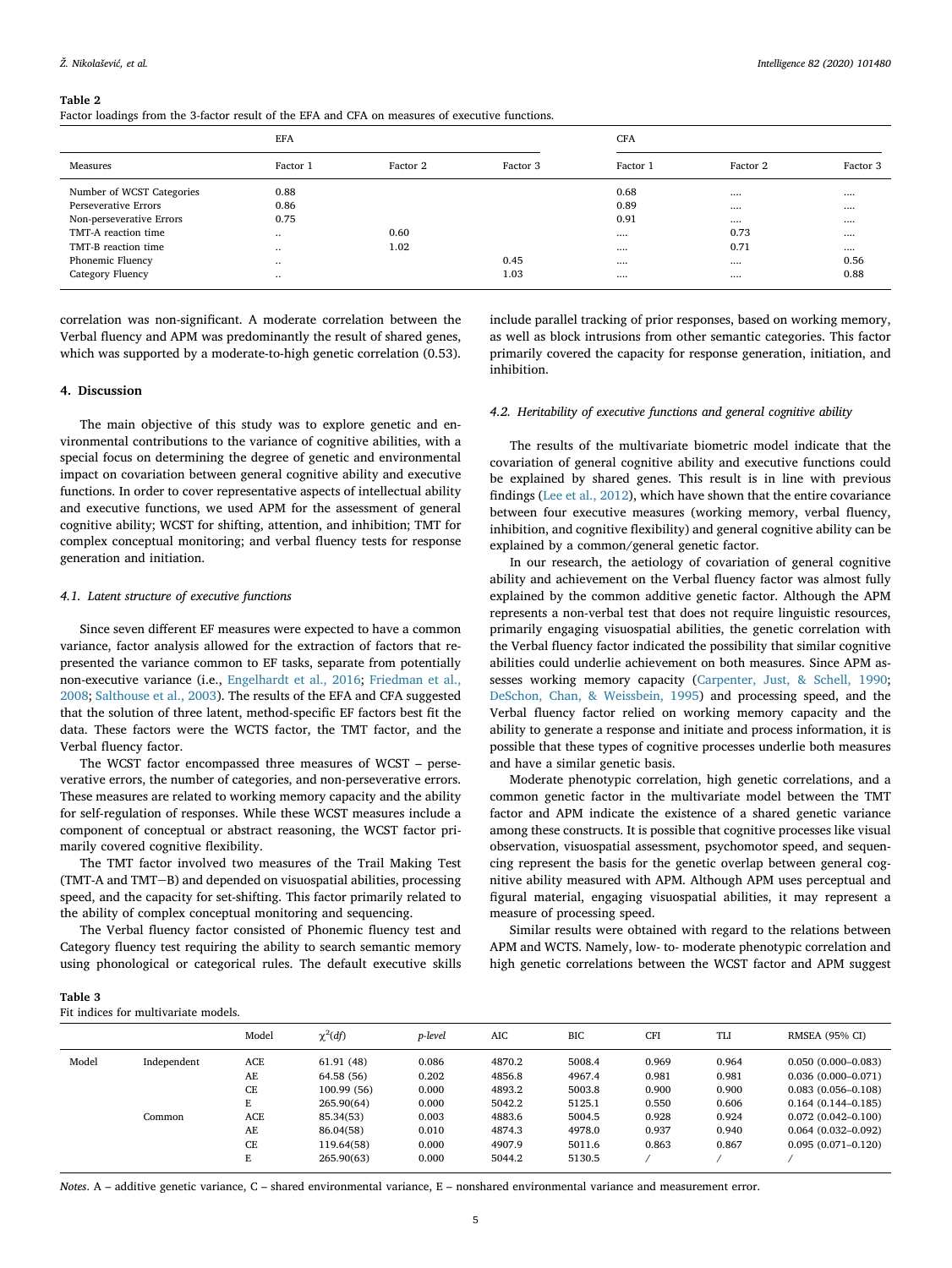#### Table 4

Specific and common genetic and environmental contributions for AE multivariate models with 95% confidence intervals.

|                               | measures              | Ac                  | As                  | h2   | Еc                | Εs                  | e2   |
|-------------------------------|-----------------------|---------------------|---------------------|------|-------------------|---------------------|------|
| AE independent pathways model | WCST factor           | $0.13(0.10-0.15)$   | $0.12(0.06 - 0.17)$ | 0.25 | $0.00(0.00-0.01)$ | $0.75(0.72 - 0.82)$ | 0.75 |
|                               | TMT factor            | $0.31(0.27-0.35)$   | $0.10(0.06 - 0.15)$ | 0.41 | $0.18(0.07-0.43)$ | $0.41(0.18 - 0.52)$ | 0.59 |
|                               | Verbal fluency factor | $0.19(0.15 - 0.22)$ | $0.28(0.21 - 0.33)$ | 0.47 | $0.20(0.11-0.52)$ | $0.33(0.00 - 0.42)$ | 0.53 |
|                               | APM                   | $0.63(0.55-0.70)$   | $0.12(0.06 - 0.20)$ | 0.75 | $0.00(0.00-0.00)$ | $0.25(0.23 - 0.27)$ | 0.25 |

*Note.* Ac – common genetic variance, As – specific genetic variance, *h*2 – hereditary variance, Ec – common environmental variance, Es – specific environmental variance, *e*2 – environmental variance.

that some aspects of these constructs share the same genes or the same set of genes. These two tasks, in part, engage the same cognitive processes, such as the ability to abstract, form a concept, and maintain and change a mental set. Since all of these components are closely related to the function of the prefrontal lobe (Duncan et al., 1995; Gray, Chabris, & Braver, 2003), it is possible that this brain structure is shaped by a common set of genes, represented by a general genetic factor. Although the high specific genetic variance of APM indicates the possibility that specific cognitive functions contribute to successful performance in different cognitive contexts, they cannot be reduced to the components of executive functions measured in this research.

Genetic influences on EF are significant at both general and specific levels (Friedman et al., 2008). This indicates that the ability to actively perform goal-oriented tasks and keep related information creates a common base of executive functions, which affects lower-level processes (Miyake & Friedman, 2012b). Differences in the pattern of heritability for various measures of executive functions imply that some aspects of executive control have specific genetic basis. These results are consistent with the established thesis of executive functions as a

#### Table 5

Phenotypic, genetic, and environmental correlations with 95% confidence intervals.

| Measures                            | $r_{\rm f}$  | $r_{\rm g}$  | $r_{\rm e}$     |
|-------------------------------------|--------------|--------------|-----------------|
| WCST factor & TMT factor            | $0.21**$     | $0.44**$     | 0.11            |
|                                     | (0.12; 0.29) | (0.33; 0.54) | $(-0.02; 0.23)$ |
| WCST factor & Verbal fluency factor | $0.19**$     | $0.42**$     | 0.07            |
|                                     | (0.10; 0.27) | (0.31; 0.52) | $-(0.06; 0.20)$ |
| TMT factor & Verbal fluency factor  | $0.44**$     | $0.62**$     | $0.29**$        |
|                                     | (0.36; 0.52) | (0.53; 0.69) | (0.17; 0.40)    |
| WCST factor & APM                   | $0.30**$     | $0.65**$     | 0.05            |
|                                     | (0.21; 0.38) | (0.57; 0.72) | $(-0.08; 0.18)$ |
| TMT factor & APM                    | $0.42**$     | $0.79**$     | $-0.05$         |
|                                     | (0.35; 0.49) | (0.74; 0.83) | $(-0.18; 0.08)$ |
| Verbal fluency factor & APM         | $0.32**$     | $0.53**$     | 0.02            |
|                                     | (0.24: 0.40) | (0.43; 0.62) | $(-0.11; 0.15)$ |
|                                     |              |              |                 |

 $* p < .05. ** p < .01.$ 

*Note.*  $r_g$  – genetic correlation,  $r_e$  – environmental correlation,  $r_f$  – phenotypic correlation.



Fig. 1. Best-fitting (most parsimonious) genetic factor model (AE Independent pathway model).

*Note*. Standardized squared estimates from the best fitting independent pathway model are displayed. Ac – common genetic variance, As – specific genetic variance, Ec – common environmental variance, Es – specific environmental variance.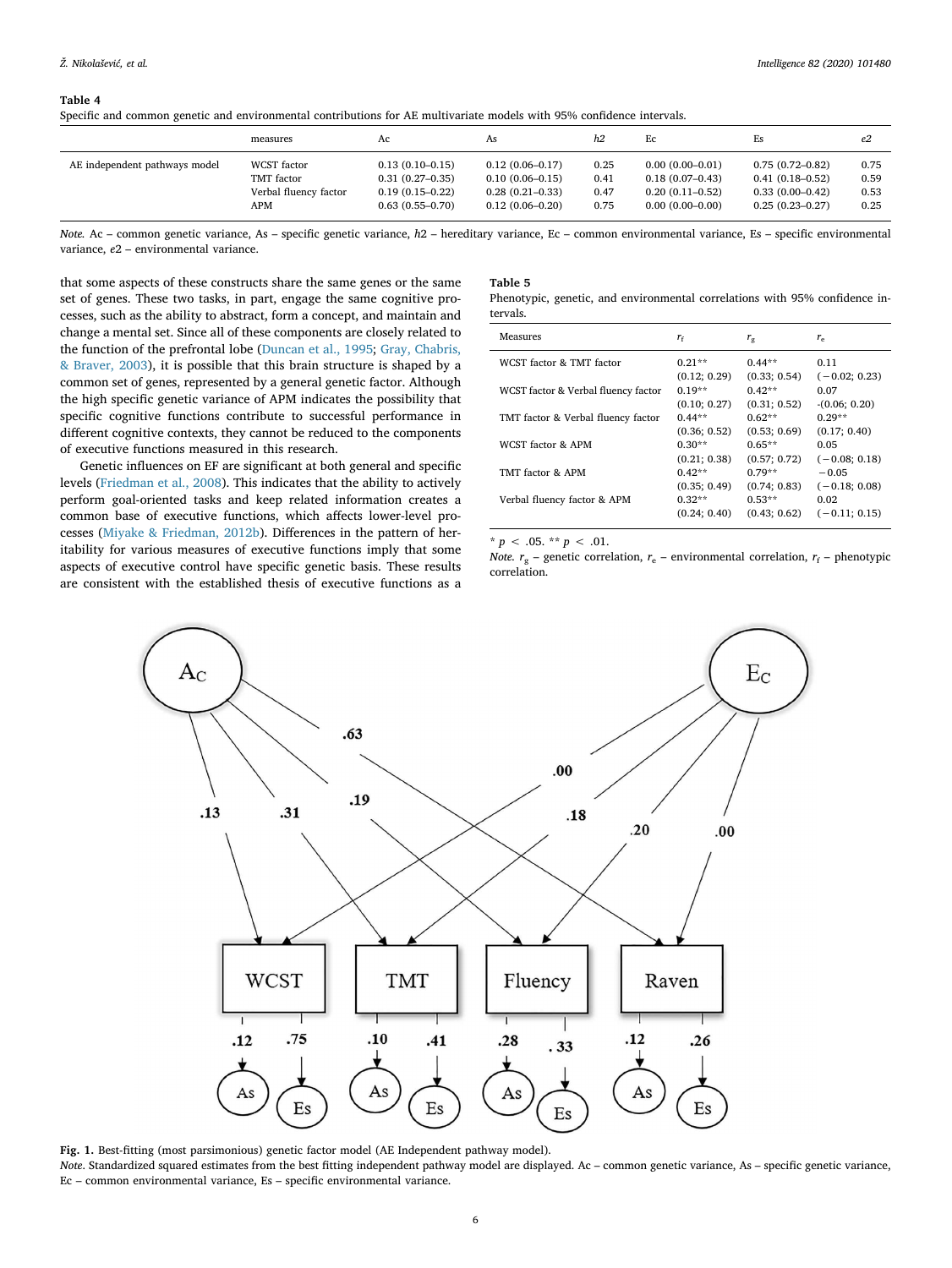multi-domain construct (Duncan, Johnson, Swales, & Freer, 1997; Fisk & Sharp, 2004; Miyake et al., 2000). Moreover, this unitarity/particularity pattern has been replicated in numerous behavioral genetic studies (Friedman et al., 2006; Friedman, Miyake, Robinson, & Hewitt, 2011; Rose, Feldman, & Jankowski, 2011; Vaughan & Giovanello, 2010).

The most important result of our study is that general cognitive abilities and executive functions have a common genetic basis. Namely, the covariation of general cognitive ability and executive functions can only be explained by shared genetic variance. These results support the concept of the hierarchical structure of cognitive processes (Carroll, 1993). There is a possibility that a common genetic factor reflects general cognitive ability (g-factor), which usually has the same genetic basis as more specific cognitive abilities (Bouchard & McGue, 2003; Johnson, Bouchard, Krueger, McGue, & Gottesman, 2004; Petrill et al., 1997). Previous findings for different cognitive measures have shown that the g-factor accounted for 40% or more of the total variance, while each of the individual cognitive tests accounted for 20% to 50% of the specific variance. According to Petrill (1997)), the results of achievements in cognitive tests could be explained by gene molarity and environmental modularity, indicating a possible pattern of cognitive hierarchy with molar (g-factor) and modular (specific cognitive abilities) functions. Our results also indicate that genetic and environmental factors act on both levels – general and specific. Namely, most genetic effects are general, although there is evidence of the existence of independent genetic influences related to different cognitive processes.

It is important to emphasize that the environment has an effect on both levels of hierarchy. These results suggest that genetic influences form the basis of the unity of different cognitive functions, whereas the differences between specific dimensions of cognition are influenced by environmental factors and partly by independent genetic factors.

The results of our study have important implications for future studies of phenotypic characteristics and the genetic basis of both general and specific cognitive abilities. While executive functions cannot be reduced to intellectual abilities, the results indicate that part of genetic variance is common to these two phenomena. Another important implication of this study is the argument against considering executive functions as a unitary phenomenon. Executive functions include a series of specific abilities, with a specific genetic basis.

#### *4.3. Limitations*

While the real strength of this study lies in the use of multiple EF measures in exploring how EF relates to intelligence, there are several limitations. Specifically, the sample used in our research encompassed, on average, upper-level education participants. Such sample structure resulted in a reduced variability of both intelligence and executive functions, which somewhat affected the mutual relationships of variables, reducing the height of the correlations of different measures. Due to this, the calculated heritability of general cognitive ability was slightly higher than the one calculated on samples that more closely matched the general population (Bouchard & McGue, 2003; Neubauer, Spinath, Riemann, Borkenau, & Angleitner, 2000). The relatively small sample size may have reduced the statistical power of our analyses. Furthermore, we were unable to examine the genetic influences of sex differences. Although a wide age range of the sample was present, the largest percentage of twins belonged to the young adult category  $(M = 24.5,$  and about 80% of twins in the sample were up to 30 years of age). Therefore, all cognitive measures were corrected for sex and age effects by applying McGue and Bouchard's (1984) regression technique, i.e., entering sex and age as predictors and taking each specific ability test as a criterion, while retaining the residuals.

Future research should certainly replicate these results on different measures of executive functions and general cognitive ability. The generalization of these findings would be more successful if they were

validated through experimental procedures for the assessment of executive functions and multidimensional assessment of intellectual abilities.

#### Data availability statement

The data that support the findings of this study are available from the corresponding author upon reasonable request.

# Acknowledgements

This study was supported by the Ministry of Education, Science and Technological Development of the Republic of Serbia [Grant ON179006].

## References

- Akaikei, H. (1973). Information theory and an extension of maximum likelihood principle. In: *Proc. 2nd Int. Symp. on Information Theory* (pp. 267–281). .
- Anderson, P. (2002). Assessment and development of executive function during childhood. *Child Neuropsychology, 8*, 71–82. https://doi.org/10.1076/chin.8.2.71.8724.
- Anderson, V., Jacobs, R., & Anderson, P. J. (2008). *Executive functions and the frontal lobes: A lifespan perspective.* New York, London: Taylor & Francis Group.
- Anokhin, A. P., Golosheykin, S., Grant, J. D., & Heath, A. C. (2010). Developmental and genetic influences on prefrontal function in adolescents: A longitudinal twin study of WCST performance. *Neuroscience Letters, 472*(2), 119–122. https://doi.org/10.1016/ j.neulet.2010.01.067.
- Anokhin, A. P., Heath, A. C., & Ralano, A. (2003). Genetic influences on frontal brain function: WCST performance in twins. *NeuroReport, 14*, 1975–1978. https://doi.org/ 10.1097/00001756-200310270-00019.
- Ardila, A., Pineda, D., & Rosselli, M. (2000). Correlation between intelligence test scores and executive function measures. *Archives of Clinical Neuropsychology, 15*, 31–36. https://doi.org/10.1093/arclin/15.1.31.
- Arffa, S. (2007). The relationship of intelligence to executive function and non–executive function measures in a sample of average, above average, and gifted youth. *Archives of Clinical Neuropsychology, 22*(8), 969–978. https://doi.org/10.1016/j.acn.2007.08. 001.
- Baddeley, A. D. (2007). *Working memory, thought and action.* Oxford: Oxford University Press.
- Barkley, R. (1997). Behavioral inhibition, sustained attention, and executive functions: Constructing a unifying theory of ADHD. *Psychological Bulletin, 121*, 65–94. https:// doi.org/10.1037//0033-2909.121.1.65.
- Baron, I. S. (2004). *Neuropsychological evaluation of the child.* New York: Oxford University Press.
- Boone, K. B., Ghaffarian, S., Lesser, I. M., & Hill–Gutierrez, E. (1993). Wisconsin card sorting test performance in healthy, older adults: Relationship to age, sex, education, and IQ. *Journal of Clinical Psychology, 49*, 54–60. https://doi.org/10.1002/1097- 4679(199301)49:1<54::aid-jclp2270490108>3.0.co;2-6.
- Bouchard, T. J., & McGue, M. (2003). Genetic and environmental influences on human psychological differences. *Journal of Neurobiology, 54*, 4–45. https://doi.org/10. 1002/neu.10160.
- Burgess, P. W., & Shallice, T. (1997). *The Hayling and Brixton tests.* Bury St. Edmunds, UK: Thames Valley Test.
- Butler, M., Retzlaff, P., & Vanderploeg, R. (1991). Neuropsychological test usage. *Professional Psychology: Research and Practice, 22*, 510–512. https://doi.org/10. 1037//0735-7028.22.6.510.
- Buyske, S., Bates, M., Gharani, N., Matise, T., Tischfield, J., & Manowitz, P. (2006). Cognitive traits link to human chromosomal regions. *Behavior Genetics, 36*, 65–76. https://doi.org/10.1007/s10519-005-9008-9.
- Campana, A., Macciardi, F., Gambini, O., & Scarone, S. (1996). The Wisconsin card sorting test (WCST) performance in normal subjects: A twin study. *Neuropsychobiology, 34*, 14–17. https://doi.org/10.1159/000119284.
- Carpenter, P. A., Just, M. A., & Schell, P. (1990). What one intelligence test measures: A theoretical account of the processing in the Raven's progressive matrices test. *Psychological Review, 97*, 404–431. https://doi.org/10.1037/0033-295X.97.3.404.
- Carroll, J. B. (1993). *Human cognitive abilities: A survey of factor*–*analytical studies.* New York: Cambridge University Press.
- Chou, L. N., Kuo, P. H., Lin, C. C. H., & Chen, W. J. (2010). Genetic and environmental influences on the Wisconsin card sorting test performance in healthy adolescents: A twin/sibling study. *Behavior Genetics, 40*, 22–30. https://doi.org/10.1007/s10519- 009-9299-3.
- Craig, F., Margari, F., Legrottaglie, A., Palumbi, R., De Giambattista, C., & Margari, L. (2016). A review of executive function deficits in autism spectrum disorder and attention-deficit/hyperactivity disorder. *Neuropsychiatric Disease and Treatment,* 1191–1202. https://doi.org/10.2147/ndt.s104620.
- Damasio, A. R., & Anderson, S. W. (1993). The frontal lobes. In K. M. Heilman, & E. Valenstein (Eds.). *Clinical neuropsychology* (pp. 409–460). (3rd ed.). New York: Oxford University Press.
- Demakis, G. J. (2003). A meta–analytic review of the sensitivity of the Wisconsin card card test to frontal and lateralized frontal brain damage. *Neuropsychology, 17*,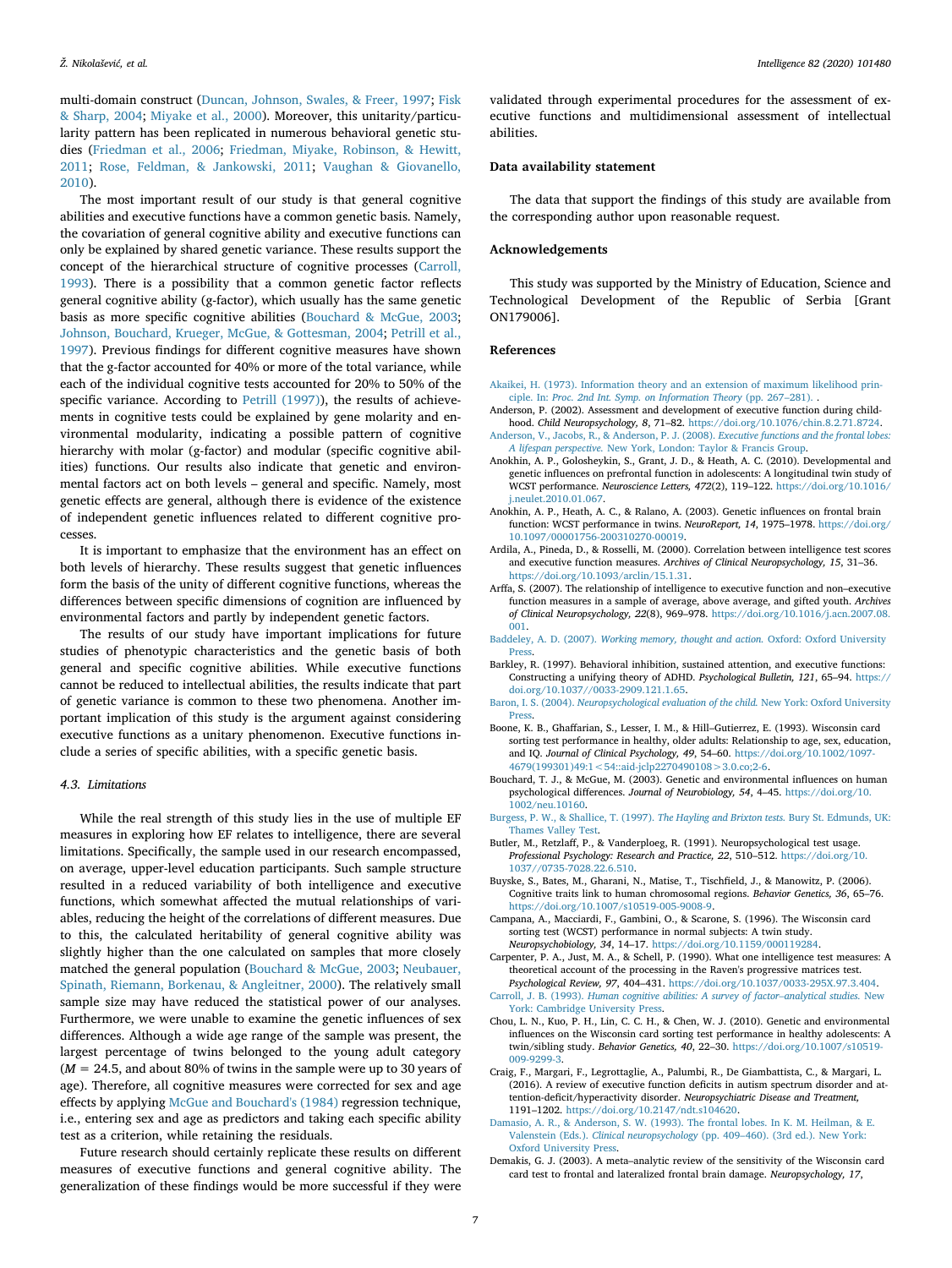Ž*. Nikola*š*evi*ć*, et al. Intelligence 82 (2020) 101480*

255–264. https://doi.org/10.1037/0894-4105.17.2.255.

- DeSchon, R. P., Chan, D., & Weissbein, D. A. (1995). Verbal overshadowing effects on Raven's advanced progressive matrices:Evidence for multidimensional performance determinants. *Intelligence, 21*, 135–155. https://doi.org/10.1016/0160-2896(95) 90023-3.
- Diamond, A. (2013). Executive functions. *Annual Review of Psichology, 64*, 135–168. https://doi.org/10.1146/annurev-psych-113011-143750.
- Duncan, J., Burgess, P., & Emslie, H. (1995). Fluid intelligence after frontal lobe lesions. *Neuropsychologia, 33*, 261–268. https://doi.org/10.1016/0028-3932(94)00124-8.
- Duncan, J., Johnson, R., Swales, M., & Freer, C. (1997). Frontal lobe deficits after head injury: Unity and diversity of function. *Cognitive Neuropsychology, 14*, 713–741. https://doi.org/10.1080/026432997381420.
- Eling, P., Derckx, K., & Maes, R. (2008). On the historical and conceptual background of the Wisconsin card sorting test. *Brain and Cognition, 67*, 247–253. https://doi.org/10. 1016/j.bandc.2008.01.006.
- Engelhardt, L. E., Mann, F. D., Briley, D. A., Church, J. A., Harden, K. P., & Tucker-Drob, E. M. (2016). Strong genetic overlap between executive functions and intelligence. *Journal of Experimental Psychology: General, 145*(9), 1141–1159. https://doi.org/10. 1037/xge0000195.
- Fisk, J. E., & Sharp, C. A. (2004). Age-related impairment in executive functioning: Updating, inhibition, shifting, and access. *Journal of Clinical and Experimental Neuropsychology, 26*, 874–890. https://doi.org/10.1080/13803390490510680.
- Friedman, N. P., Miyake, A., Corley, R. P., Young, S. E., DeFries, J. C., & Hewitt, J. K. (2006). Not all executive functions are related to intelligence. *Psychological Science, 17*, 172–179. https://doi.org/10.1111/j.1467-9280.2006.01681.x.
- Friedman, N. P., Miyake, A., Robinson, J. L., & Hewitt, J. K. (2011). Developmental trajectories in toddlers' self–restraint predict individual differences in executive functions 14 years later: A behavioral genetic analysis. *Developmental Psychology, 47*, 1410–1430. https://doi.org/10.1037/a0023750.
- Friedman, N. P., Miyake, A., Young, S. E., DeFries, J. C., Corley, R. P., & Hewitt, J. K. (2008). Individual differences in executive functions are almost entirely genetic in origin. *Journal of Experimental Psychology: General, 137*(2), 201–225. https://doi.org/ 10.1037/0096-3445.137.2.201.
- Godinez, D. A., Friedman, N. P., Rhee, S. H., Miyake, A., & Hewitt, J. K. (2012). Phenotypic and genetic analyses of the Wisconsin card Sort. *Behavior Genetics, 42*(2), 209–220. https://doi.org/10.1007/s10519-011-9502-1.
- Goodglass, H., & Kaplan, E. (1983). *The assessment of aphasia and related disorders.* Philadelphia: Lea & Febiger.
- Gray, J. R., Chabris, C. F., & Braver, T. S. (2003). Neural mechanisms of general fluid intelligence. *Nature Neuroscience, 6*, 316–322. https://doi.org/10.1038/nn1014.
- Heaton, R. K., Chelune, G. J., Talley, J. L., Kay, G. G., & Curtiss, G. (1993). *Wisconsin card sorting test manual: Revised and expanded.* Odessa, FL: Psychological Assessment **Resources**
- Hebb, D. O. (1939). Intelligence in man after large removals of cerebral tissue: report of four left frontal lobe cases. *The Journal of General Psychology, 21*(1), 73–87. https:// doi.org/10.1080/00221309.1939.9710587.
- Hebb, D. O. (1945). Man's frontal lobes: A critical review. *Archives of Neurology & Psychiatry, 54*(1), 10–24. https://doi.org/10.1001/archneurpsyc.1945. 02300070020002.
- Hoekstra, R. A., Bartels, M., van Leeuwen, M., & Boomsma, D. I. (2009). Genetic architecture of verbal abilities in children and adolescents. *Developmental Science, 12*, 1041–1053. https://doi.org/10.1111/j.1467-7687.2009.00843.x.
- Hu, L. T., & Bentler, P. M. (1999). Cutoff criteria for fit I ndexes in covariance structure analysis: Conventional criteria versus new alternatives. *Structural Equation Modeling, 6*(1), 1–55. https://doi.org/10.1080/10705519909540118.
- Hughes, C., & Graham, A. (2002). Measuring executive functions in childhood: Problems and solutions? *Child and Adolescent Mental Health, 7*, 131–142. https://doi.org/10. 1111/1475-3588.00024.
- IBM Corp (2012). *IBM SPSS statistics for windows, version 21.0.* Armonk, NY: IBM Corp.
- Johnson, W., Bouchard, T. J., Krueger, R. F., McGue, M., & Gottesman, I. I. (2004). Just one g: Consistent results from three test batteries. *Intelligence, 32*, 95–107. https:// doi.org/10.1016/j.intell.2004.03.001.
- Kremen, W. S., Eisen, S. A., Tsuang, M. T., & Lyons, M. J. (2007). Is the Wisconsin card sorting test a useful neurocognitive endophenotype? *American Journal of Medical Genetics Part B Neuropsychiatric Genetics, 144B*(4), 403–406. https://doi.org/10. 1002/ajmg.b.30527.
- Kremen, W. S., Jacobson, K. C., Panizzon, M. S., Xian, H., Eaves, L. J., Eisen, S. A., Lyons, M. J. (2009). Factor structure of planning and problem-solving: A behavioral genetic analysis of the Tower of London task in middle-aged twins. *Behavior Genetics, 39*(2), 133–144. https://doi.org/10.1007/s10519-008-9242-z.
- Lee, T., Mosing, M. A., Trollor, J. N., Henry, J. D., Lammel, A., Ames, A., ... Sachdev, P. S. (2012). Genetic influences on five measures of processing speed and their covariation with general cognitive ability in the elderly: The older Australian twins study. *Behavior Genetics, 42*, 96–106. https://doi.org/10.1007/s10519-011-9474-1.
- Lezak, M. D. (1982). The problem of assessing executive functions. *International Journal of Psychology, 17*, 281–297. https://doi.org/10.1080/00207598208247445.
- Lezak, M. D. (1995). *Neuropsychological assessment* (3rd ed.). New York, NY: Oxford University Press.
- Lezak, M. D., Howieson, D. B., & Loring, D. W. (2004). *Neuropsychological assessment* (4th ed.). New York: Oxford University Press.
- Luria, A. R. (1966). *Higher cortical functions in man.* New York: Basic Books. McGue, M., & Bouchard, T. J. (1984). Adjustment of twin data for the effects of age and
- sex. *Behavior Genetics, 14*(4), 325–343. https://doi.org/10.1007/bf01080045. Miyake, A., & Friedman, N. P. (2012a). The nature and organization of individual dif-
- ferences in executive functions: Four general conclusions. *Current Directions in Psychological Science, 21*, 8–14. https://doi.org/10.1177/0963721411429458.
- Miyake, A., & Friedman, N. P. (2012b). The nature and organization of individual differences in executive functions: Four general conclusions. *Current Directions in Psychological Science, 21*, 8–14. https://doi.org/10.1177/0963721411429458.
- Miyake, A., Friedman, N. P., Emerson, M. J., Witzki, A. H., Howerter, A., & Wager, T. D. (2000). The unity and diversity of executive functions and their contributions to complex "frontal lobe" tasks: A latent variable analysis. *Cognitive Psychology, 41*, 49–100. https://doi.org/10.1006/cogp.1999.0734.
- Neubauer, A. C., Spinath, F. M., Riemann, R., Borkenau, P., & Angleitner, A. (2000). Genetic and environmental influences on two measures of speed of information processing and their relation to psychometric intelligence: Evidence from the German observational study of adult twins. *Intelligence, 28*(4), 267–289. https://doi.org/10. 1016/s0160-2896(00)00036-2.
- Norman, D. A., & Shallice, T. (2000). Attention to action: Willed and automatic control of behavior. In M. S. Gazzaniga (Ed.). *Cognitive neuroscience: A reader* (pp. 2000). Wiley–Blackwell.
- Oniszczenko, W., Angleitner, A., Strelau, J., & Angert, T. (1993). *The questionnaire of twins' physical resemblance. Unpublished report*. Department of Psychology, University of Warsaw (Poland).
- Petrill, S. A. (1997). Molarity versus modularity of cognitive functioning? A behavioral genetic perspective. *Current Directions in Psychological Science, 6*, 96–99. https://doi. org/10.1111/1467-8721.ep11512833.
- Petrill, S. A., Saudino, K. J., Cherny, S. S., Emde, R. N., Hewitt, J. K., Fulker, D. W., & Plomin, R. (1997). Exploring the genetic etiology of low general cognitive ability from 14 to 36 months. *Developmental Psychology, 33*, 544–548. https://doi.org/10. 1037//0012-1649.33.3.544.
- Puente, A. N., Lindbergh, C. A., & Miller, L. S. (2015). The relationship between cognitive reserve and functional ability is mediated by executive functioning in older adults. *The Clinical Neuropsychologist, 29*, 67–81. https://doi.org/10.1080/13854046.2015. 1005676.
- Rabbitt, P., Lowe, C., & Shilling, V. (2001). Frontal tests and models for cognitive ageing. *European Journal of Cognitive Psychology, 13*, 5–28. https://doi.org/10.1080/ 09541440125722.
- Raven, J., Raven, J. C., & Court, J. H. (1998). *Raven manual: Section 1, general overview.* Oxford, UK: Oxford Psychologists Press Ltd.
- R Core Team (2016). *R: A Language and Environment for Statistical Computing*. Vienna, Austria: R Foundation for Statistical Computing https://www.R-project.org/.
- Reed, T., Plassman, B. L., Tanner, C. M., Dick, D. M., Rinehart, S. A., & Nichols, W. C. (2005). Verification of self–report of zygosity determined via DNA testing in a subset of the NAS–NRC twin registry 40 years later. *Twin Research and Human Genetics, 8*, 362–367. https://doi.org/10.1375/twin.8.4.362.
- Reitan, R. M. (1955). The relation of the trail making test to organic brain damage. *Journal of Consulting Psychology, 19*, 393–394. https://doi.org/10.1037/h0044509.
- Rijsdijk, F. V., & Sham, P. C. (2002). Analytic approaches to twin data using structural equation models. *Brie*fi*ngs in Bioinformatics, 3*(2), 119–133. https://doi.org/10.1093/ bib/3.2.119.
- Rose, S. A., Feldman, J. F., & Jankowski, J. J. (2011). Modeling a cascade of effects: The role of speed and executive functioning in preterm/full–term differences in academic achievement. *Developmental Science, 14*, 1161–1175. https://doi.org/10.1111/j. 1467-7687.2011.01068.x.
- Rosseel, Y. (2012). Lavaan: An R package for structural equation modeling. *Journal of Statistical Software, 48*, 1–36. Retrieved from http://www.jstatsoft.org/v48/i02/.
- Salthouse, T. (2005). Relations between cognitive abilities and measures of executive functioning. *Neuropsychology, 19*, 532–545. https://doi.org/10.1037/0894-4105.19. 4.532.
- Salthouse, T., Atkinson, T., & Berish, D. (2003). Executive functioning as a potential mediator of age–related cognitive decline in normal adults. *Journal of Experimental Psychology: General, 132*, 566–594. https://doi.org/10.1037/0096-3445.132.4.566.
- Schwarz, G. (1978). Estimating the dimension of a model. *The annals of statistics, 6*(2), 461–464. https://doi.org/10.1214/aos/1176344136.
- Shallice, T. (1982). Specific impairments of planning. *Philosophical Transactions of the Royal Society of London. B, Biological Sciences, 298*(1089), 199–209. https://doi.org/ 10.1098/rstb.1982.0082.
- Smederevac, S., Mitrović, D., Sadiković, S., Milovanović, I., Branovački, B., Dinić, B. M., ... Milutinović, A. (2019). Serbian twin registry. *Twin Research and Human Genetics, 22*(6), 660–666. https://doi.org/10.1017/thg.2019.114.
- Solomon, S. R., & Sawilowsky, S. S. (2009). Impact of rank–based normalizing transformations on the accuracy of test scores. *Journal of Modern Applied Statistical Methods, 8*, 448–462. https://doi.org/10.22237/jmasm/1257034080.
- Spitz, E., Moutier, R., Reed, T., Busnel, M. C., Marchaland, C., Roubertoux, P. L., & Carlier, M. (1996). Comparative diagnoses of twin zygosity by SSLP variant analysis, questionnaire, and dermatoglyphic analysis. *Behavior Genetics, 26*, 55–63. https:// doi.org/10.1007/bf02361159.
- Spreen, O., & Strauss, E. (1991). A compendium of neuropsychological tests. *Administration, norms and commentary*. New York: Oxford University Press.
- Stroop, J. R. (1935). Studies of interference in serial verbal reactions. *Journal of Experimental Psychology, 18*(6), 643–662. https://doi.org/10.1037/h0054651.
- Suchy, Y. (2009). Executive functioning: Overview, assessment, and research issues for non–neuropsychologists. *Annals of Behavioral Medicine, 37*, 106–116. https://doi.org/ 10.1007/s12160-009-9097-4.
- Swan, G. E., & Carmelli, D. (2002). Evidence for genetic mediation of executive control: A study of aging male twins. *The Journals of Gerontology, Series B: Psychological Sciences and Social Sciences, 57*, 133–143. https://doi.org/10.1093/geronb/57.2.p133.
- Taylor, J. (2007). Heritability of Wisconsin card sorting test (WCST) and Stroop color– Word test performance in normal individuals: Implications for the search for endophenotypes. *Twin Research and Human Genetics, 10*(6), 829–834. https://doi.org/ 10.1375/twin.10.6.829.